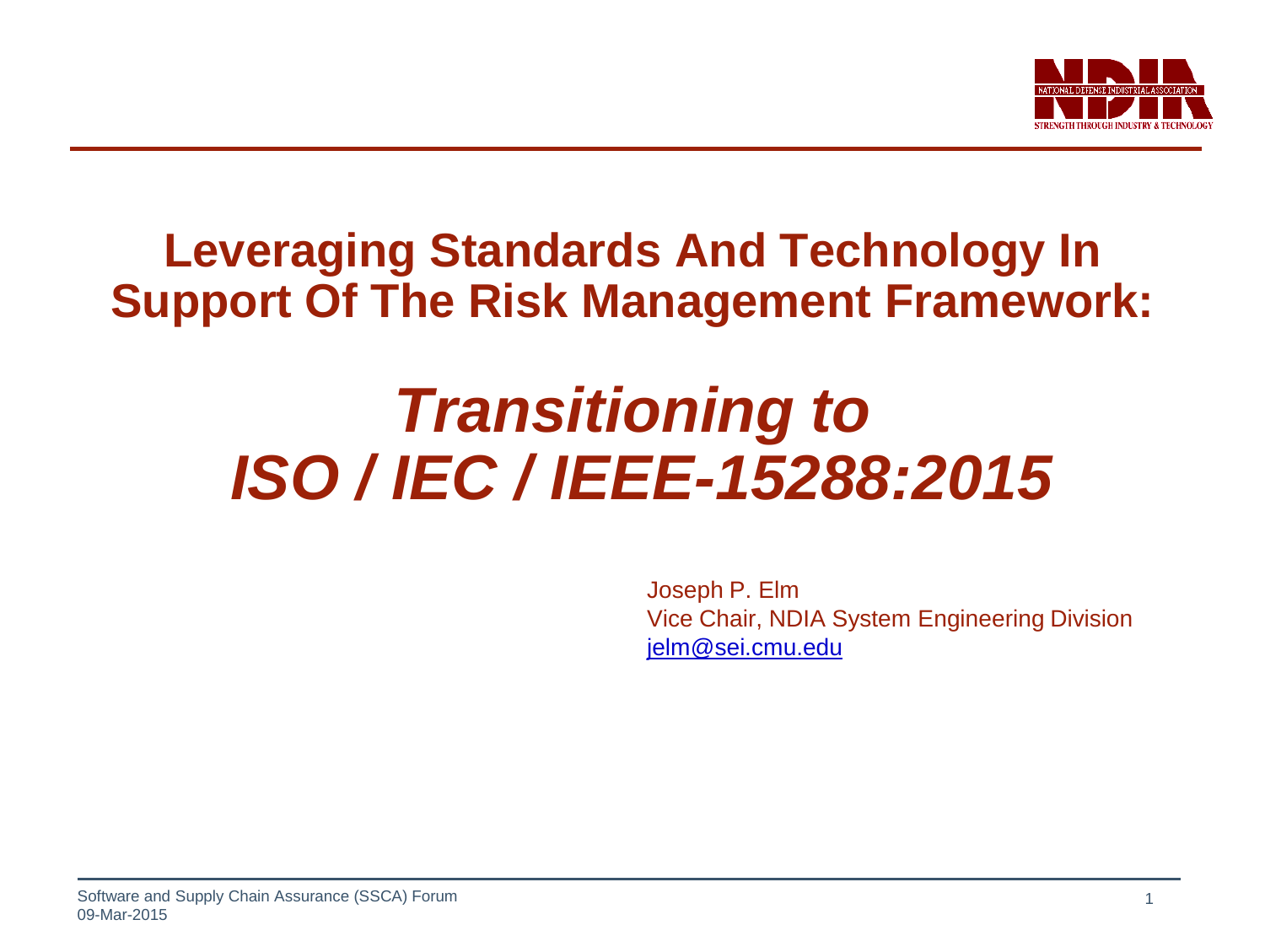

- Acquisition Reform efforts cancelled tens of thousands of MilSpecs & MilStds
- Partially replaced with Non-Government Standards (NGS)
- DoD continues strong support of NGS, however
	- NGS must be contractually enforceable
	- NGS may not capture DoD req'ts





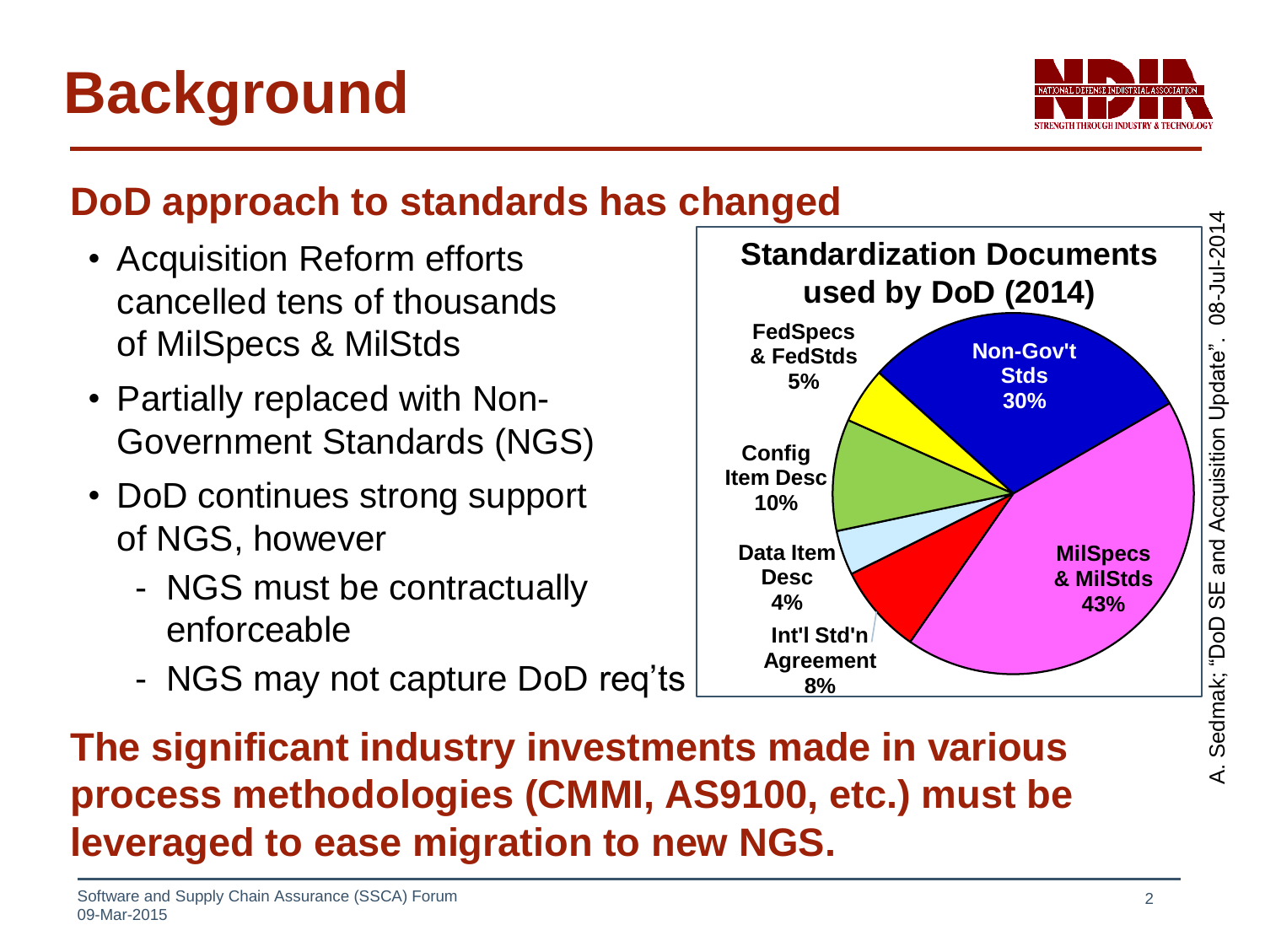### **ISO/IEC/IEEE-15288:2015: System and software engineering – system life cycle processes**



#### **Establishes common framework of process descriptions for describing the life cycle of systems**

- Facilitates communication among acquirers, suppliers and other stakeholders
- Defines Purpose, Outcomes, and Activities and Tasks for each process

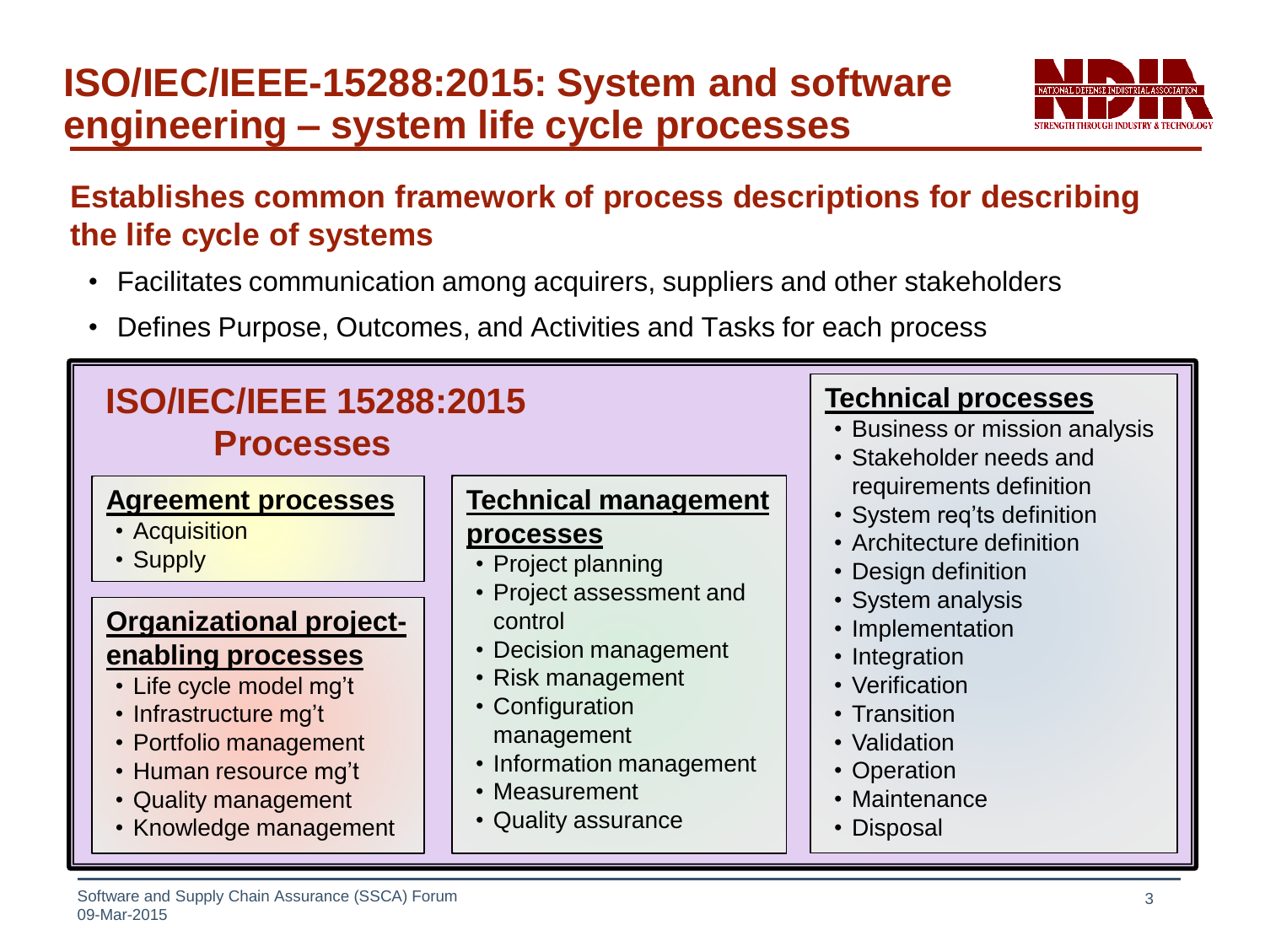

#### **IEEE Std 15288.1-2015 - Standard for Application of Systems Engineering on Defense Programs**

• Defines requirements for the application of ISO/IEC/IEEE 15288 to projects of the US DoD, including definition of "outputs" for each process

#### **IEEE Std 15288.2-2015 - Standard for Technical Reviews and Audits on Defense Programs**

- Elaborates the technical review and audit clause of ISO/IEC/IEEE 15288 to establish requirements for technical reviews and audits US DoD.
	- Includes definition, description, and intent, as well as the entry, exit and success criteria, for each technical review and audit
		- − System Req'ts Review (SRR)
		- − System Functional Review (SFR)
		- − Preliminary Design Review (PDR)
		- − Critical Design Review (CDR)
		- − Test Readiness Review (TRR)
		- − Functional Config. Audit (FCA)
		- − System Verification Review (SVR)
- − Production Readiness Review (PRR)
- − Physical Configuration Audit (PCA)
- − Software Req'ts and Arch. Review (SAR)
- − Software Specification Review (SSR)
- − Integration Readiness Review (IRR)
- − Flight Readiness Review (FRR)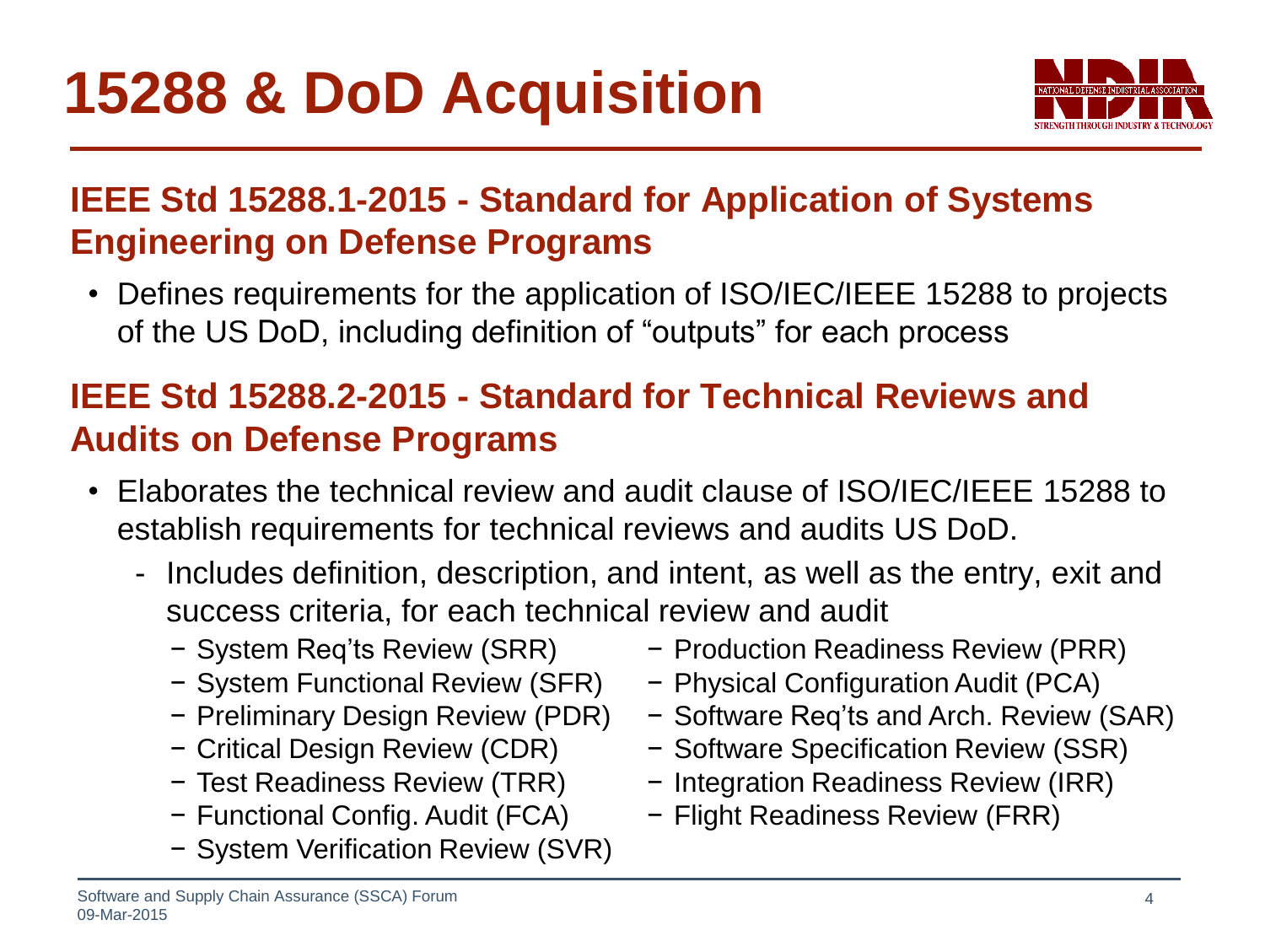#### **Conops – IEEE Std 15288.1 Deployment Strategy & Integrated Standards Mappings in Acquisition**



Software and Supply Chain Assurance (SSCA) Forum 09-Mar-2015

**THRAFTEN INDERTRY & TROUNGE OF**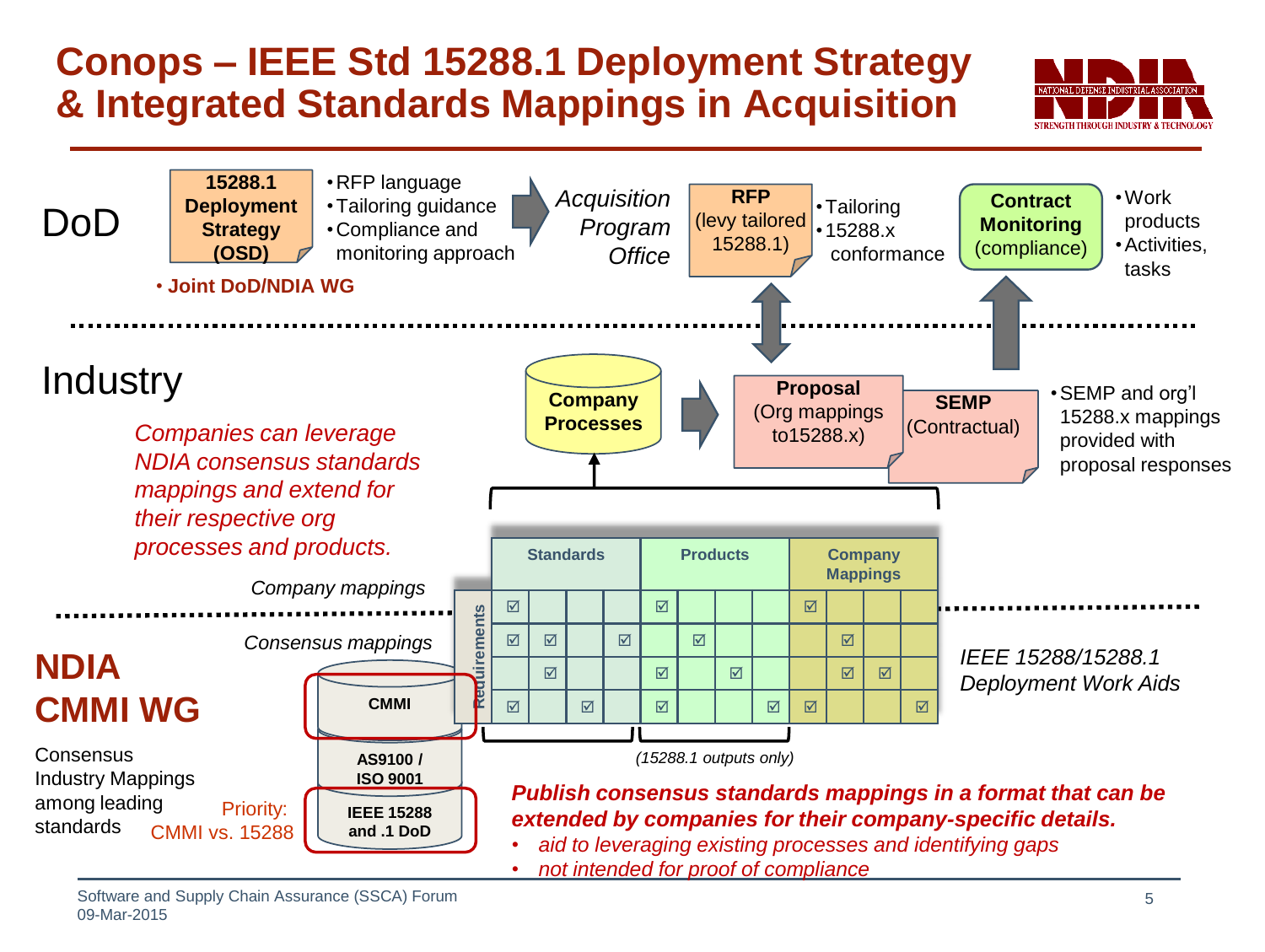# **Mappings Under Development**

|                                                                                                                                                                                                                                                                                                                                                                  | <b>FINAL</b><br>DRAFT                                                                                   | <b>INTERNATIONAL</b><br><b>ISO/IEC/</b><br><b>STANDARD</b><br><b>IEEE</b><br><b>FDIS</b><br>15288                                                                                                                                                                                                                                                                                                                                                                                                                                                                                                                                                                                                                                                                                                                                                                                                                                                                                                                                                  |                                                                                                                                                                                                                                                                                                                                      |                                                                                                                                                                                                                                                                                                                                                                                                                                                                                                                                                                                                                                                                                                                                                                                                                                                                                                                                          | <b>SAE Aerospace Standard</b><br><b>SAE AS9100C</b> |
|------------------------------------------------------------------------------------------------------------------------------------------------------------------------------------------------------------------------------------------------------------------------------------------------------------------------------------------------------------------|---------------------------------------------------------------------------------------------------------|----------------------------------------------------------------------------------------------------------------------------------------------------------------------------------------------------------------------------------------------------------------------------------------------------------------------------------------------------------------------------------------------------------------------------------------------------------------------------------------------------------------------------------------------------------------------------------------------------------------------------------------------------------------------------------------------------------------------------------------------------------------------------------------------------------------------------------------------------------------------------------------------------------------------------------------------------------------------------------------------------------------------------------------------------|--------------------------------------------------------------------------------------------------------------------------------------------------------------------------------------------------------------------------------------------------------------------------------------------------------------------------------------|------------------------------------------------------------------------------------------------------------------------------------------------------------------------------------------------------------------------------------------------------------------------------------------------------------------------------------------------------------------------------------------------------------------------------------------------------------------------------------------------------------------------------------------------------------------------------------------------------------------------------------------------------------------------------------------------------------------------------------------------------------------------------------------------------------------------------------------------------------------------------------------------------------------------------------------|-----------------------------------------------------|
| Software Engineering Institute                                                                                                                                                                                                                                                                                                                                   | songo uto 1<br>Secretariat #CC<br>ISO/EC voting begins on:<br>2014-11-27<br>ISO/EC voting terminates on | Systems and software engineering -<br>System life cycle processes<br>ingéniere des systèmes et du logiciel -- Processus du cycle de vie du<br>DISTANT<br>P15268.1D4.1, September 2014<br>Draft Banderd for Application of Systems Engineering on Defense Programs                                                                                                                                                                                                                                                                                                                                                                                                                                                                                                                                                                                                                                                                                                                                                                                  |                                                                                                                                                                                                                                                                                                                                      |                                                                                                                                                                                                                                                                                                                                                                                                                                                                                                                                                                                                                                                                                                                                                                                                                                                                                                                                          | <b>Revised: 2009-01</b>                             |
| CMMI <sup>®</sup> for Development, Version 1.3<br>CMMI-DEV, V1.3<br>CARAL Product Team<br>Improving processes for developing better products and services<br><b>November 2010</b><br>TECHNICAL REPOR<br>CMU1881-2010-774-032<br>800-774-2010-033<br><b>Eclivare Engineering Prosess Management Program</b><br><b>Barbara así anu ad</b><br><b>CarnegieMellon</b> |                                                                                                         | 1 P15288.1™/D4.1<br><sup>2</sup> Draft Standard for Application of<br>3 Systems Engineering on Defense<br>4 Programs<br>Coonse<br>Software & Systems Engineering Standards Committee<br>of the<br>IEEE Computer Society<br>Approved <date approved=""><br/>IEEE-SA Standards Board<br/>Convicts C 2014 by the lasting of Electrical and I<br/>These Park Avenue<br/>New York, New York 10016-5997, USA<br/>к<br/>19 All rights reserved.<br/>This document is an unepproved draft of a proposed change. USB AT YOUR OWN RISK! Because this discusse is reproduced that Connuiste partners of the connuisted partners of the connuisted partners of <math>\sim</math><br/>aloption of this document, in whole or in part, by an<br/>must first be obtained from the IEEE Standards Act<br/>seeking permission to reproduce this document, in with HEE Standards Activities Department.<br/><math>\frac{28}{20}</math><br/>ITEE Standards Activities Department<br/>445 Hoes Lane<br/><math>\frac{1}{30}</math><br/>Piscataway, NJ 08854, USA</date> | 1 P15288.2™/D5.2<br>2 Draft Standard for Technical Reviews<br>and Audits on Defense Programs<br>Software & Systems Engineering Standards Committee                                                                                                                                                                                   | P15398 2/05.2, Supernive 2014<br>Dreft Stendard for Technical Reviews and Audits on Defense Program                                                                                                                                                                                                                                                                                                                                                                                                                                                                                                                                                                                                                                                                                                                                                                                                                                      |                                                     |
| • CMMI-DEV v1.3<br>• ISO/IEC/IEEE 15288<br>• IEEE Std 15288.1<br>• IEEE Std 15288.2                                                                                                                                                                                                                                                                              |                                                                                                         |                                                                                                                                                                                                                                                                                                                                                                                                                                                                                                                                                                                                                                                                                                                                                                                                                                                                                                                                                                                                                                                    | <b>IEEE</b> Computer Society<br>Approved «Date Approved»<br>IEEE-SA Standards Board<br>Copyright O $2014$ by The Institute of Electrical and Electronics Engineers, Inc. Then Park Avenue Now York 10016-5997, USA<br>18 All rights reserved.<br><b>ITEE Standards Department</b><br>꾶<br>445 Hoss Lane<br>Piscataway, NJ 08854, USA | This decument is an anapproved dual of a proposed IEEE Standard. As such, this decument is subject to start VOIR OWN RISIC IEEE specifies transmission of the AL of the start of the start of the start of the start of the s<br>must not be acilized for any conformance/compliance purposes. Permission is hereby general for officers from each BEES Standards (Working Group or Committee to regreduce the dual document developed by that Working Creep f<br>ingenteem state of microscopic consideration (and approximately present to adoption of this document, in whole at the procedure of the constant of the constant of the constant of the constant of the constant of the constan<br>Department will require a copy of the standard development organization's document highlighting the use<br>of TEEE content. Other entities seeking permission to reproduce this document, in whole or in part, must<br>also obtain p |                                                     |

• **AS9100C**

STRENGTH THROUGH INDUSTRY & TECHNOLOGY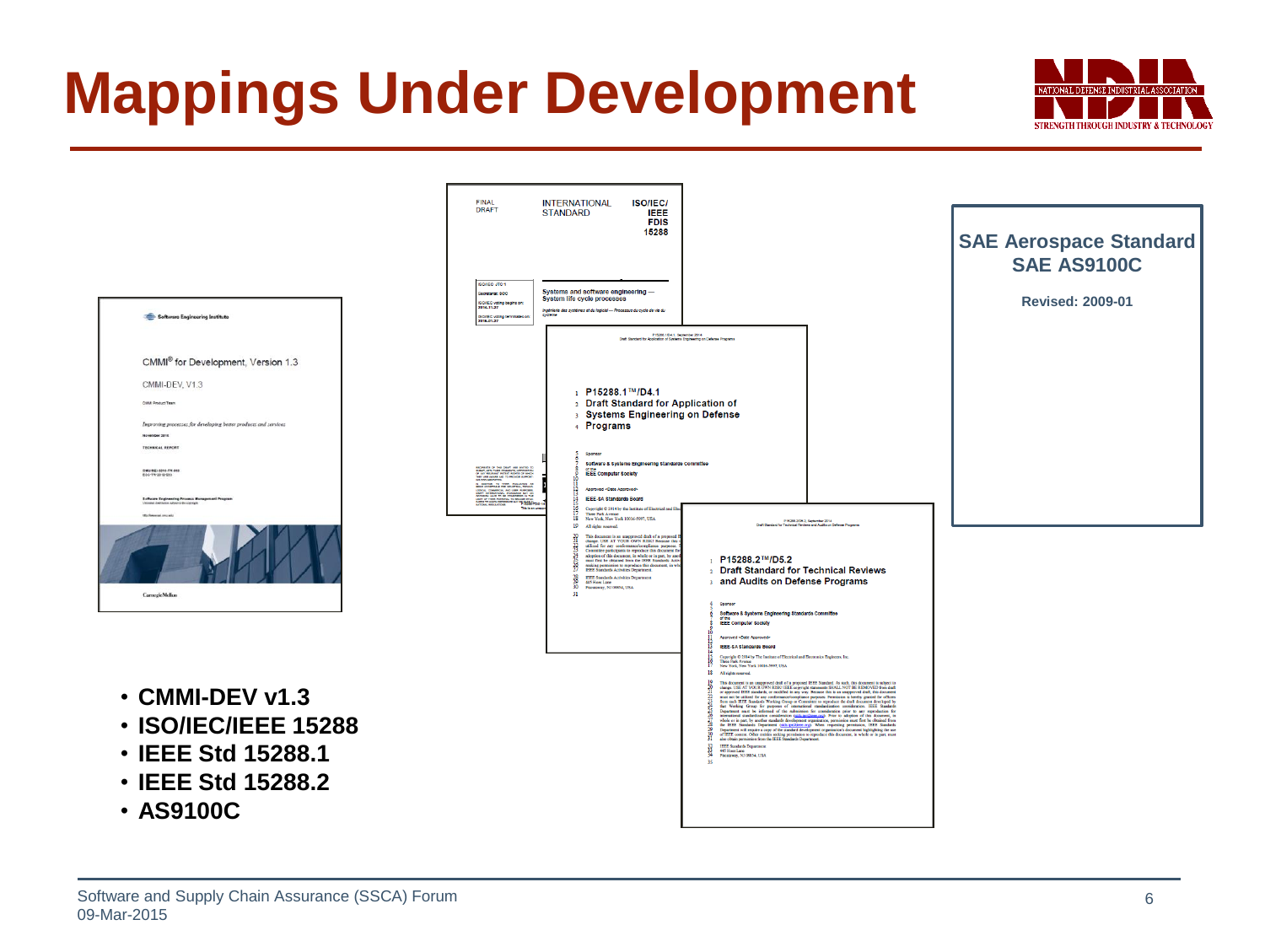

#### **RFP Language Guidance**

- Provides sample language to invoke effective utilization of ISO/IEC/IEEE 15288, IEEE Std 15288.1, and IEEE Std 15288.2
	- Language for RFP Section C Statement of Work (SOW)
	- Language for RFP Section L Instructions to Bidders
	- Language for RFP Section M Evaluation criteria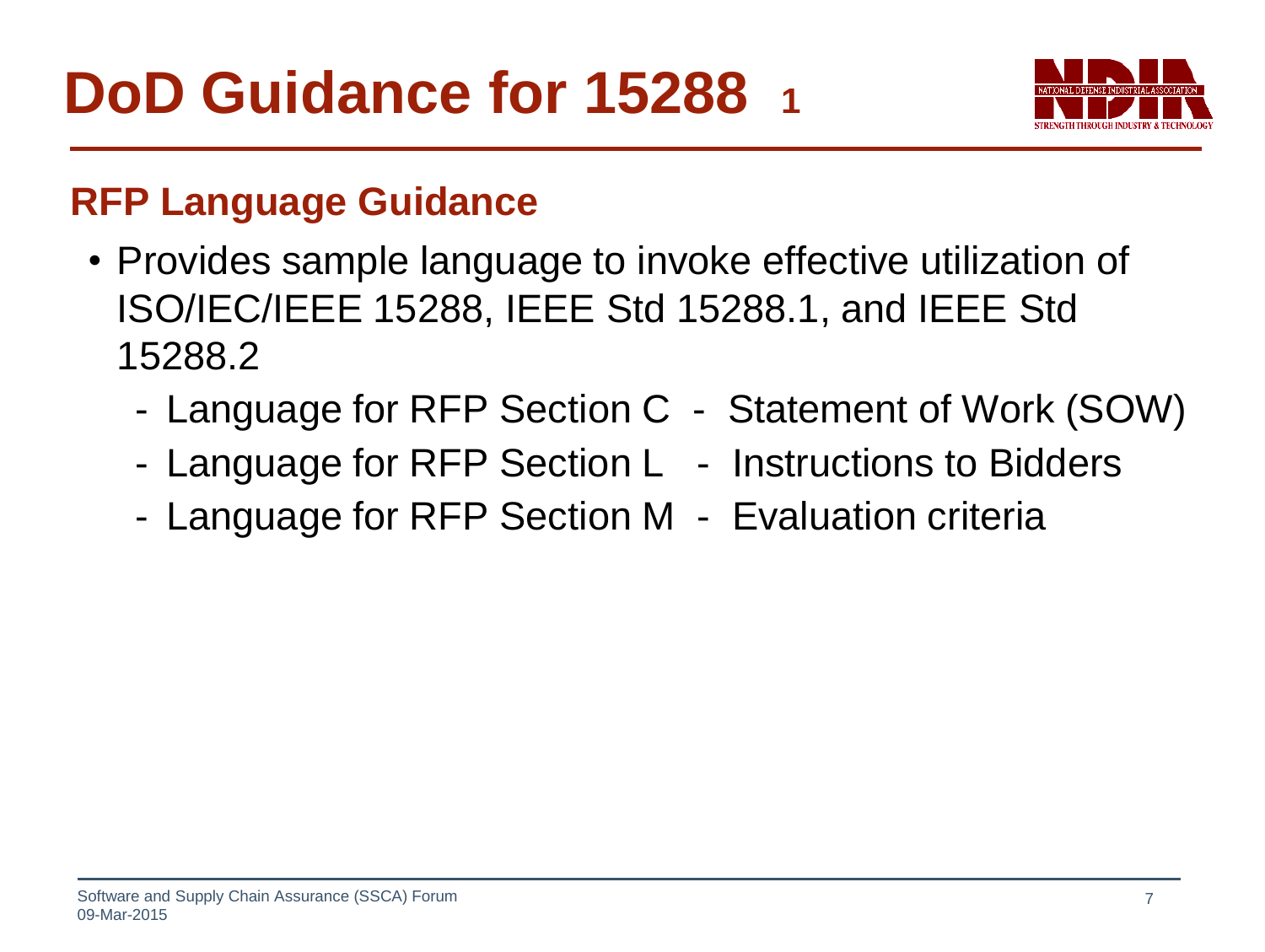

#### **Tailoring Guidance**

- Provides guidance on tailoring to enable the accrual of benefits from the standard, while controlling the impact of implementing the standard
	- Program Office tailoring prior to the issuance of the RFP
	- Contractor tailoring during the proposal effort
		- To satisfy the Program Office's requirement for conformance to ISO/IEC/IEEE-15288:2015 and IEEE Std 15288.1/.2
		- To align established organizational processes with those of the standard
		- To suit the point-specific solution that they are offering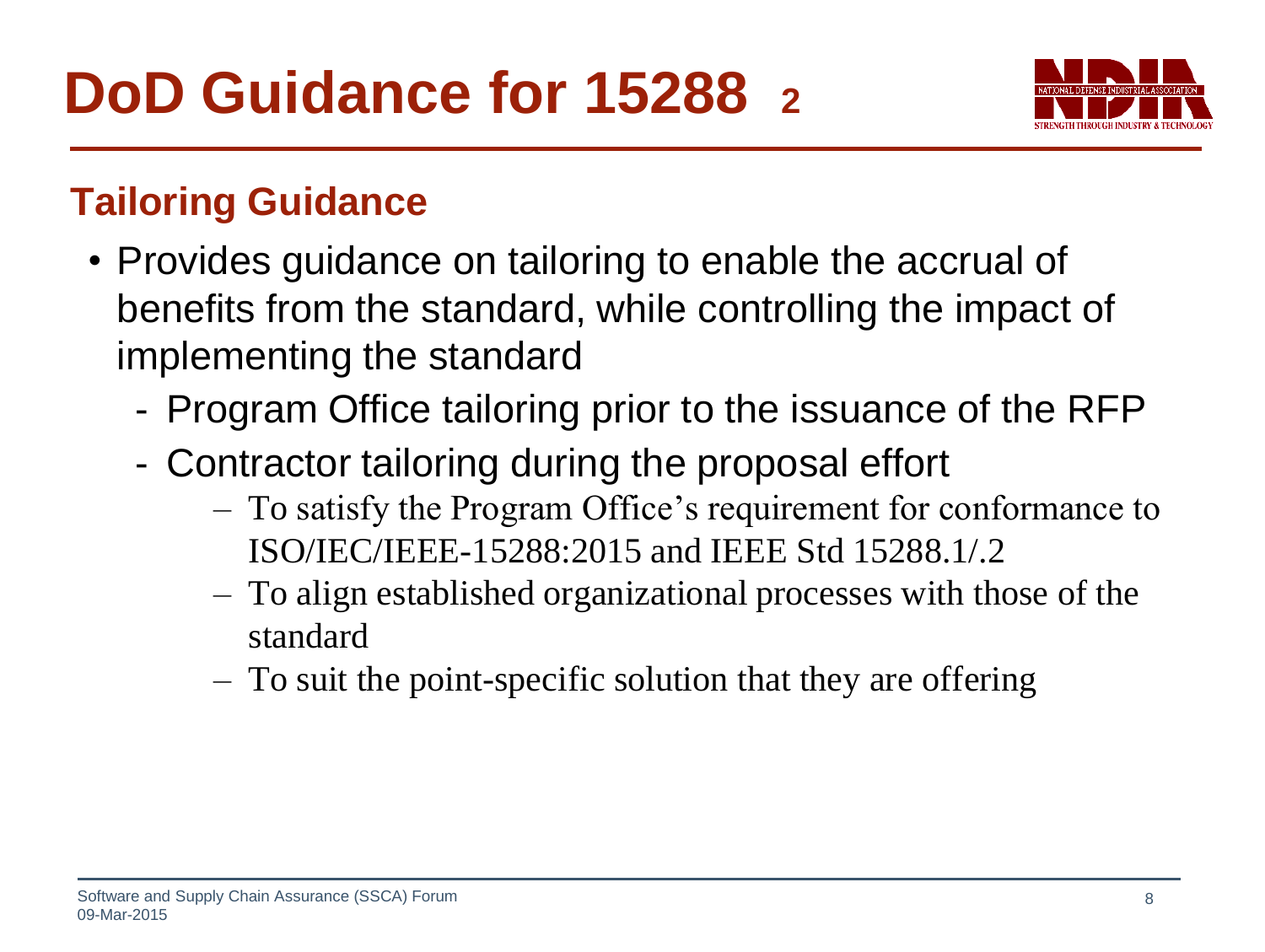

#### **Conformance and Compliance Guidance**

- RFP requires conformance to ISO/IEC/IEEE-15288, IEEE Std 15288.1 and IEEE Std 15288-2 as tailored by PMO
- Contractor proposes org'l processes, information items, and reviews (PIA&R) and shows mapping to 15288.1/.2 PIA&R
- PMO evaluates proposed PIA&R for conformance to 15288.1/.2
- PMO awards contract, including obligation to perform proposed processes and reviews, and provide proposed information items
- Contractor executes project per contract, executing processes and reviews and producing information items
- PMO evaluates 15288 compliance during TIMs and via proposed information items received via CDRL or DAL
	- Focus is on evaluation via outcomes and outputs rather than conformance to tasks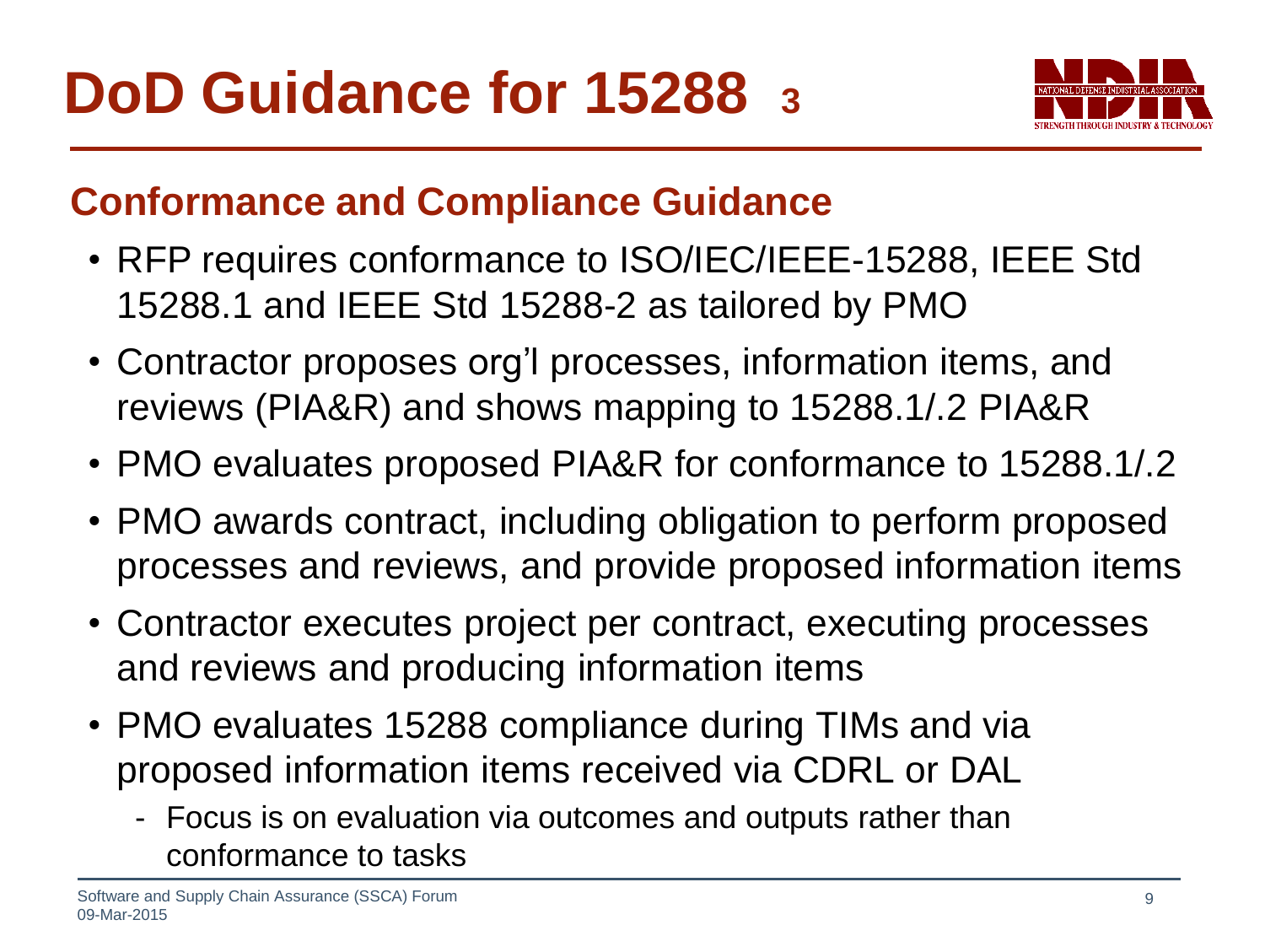

#### **IEEE-15288 Conformance and Compliance Guidance (cont'd)**

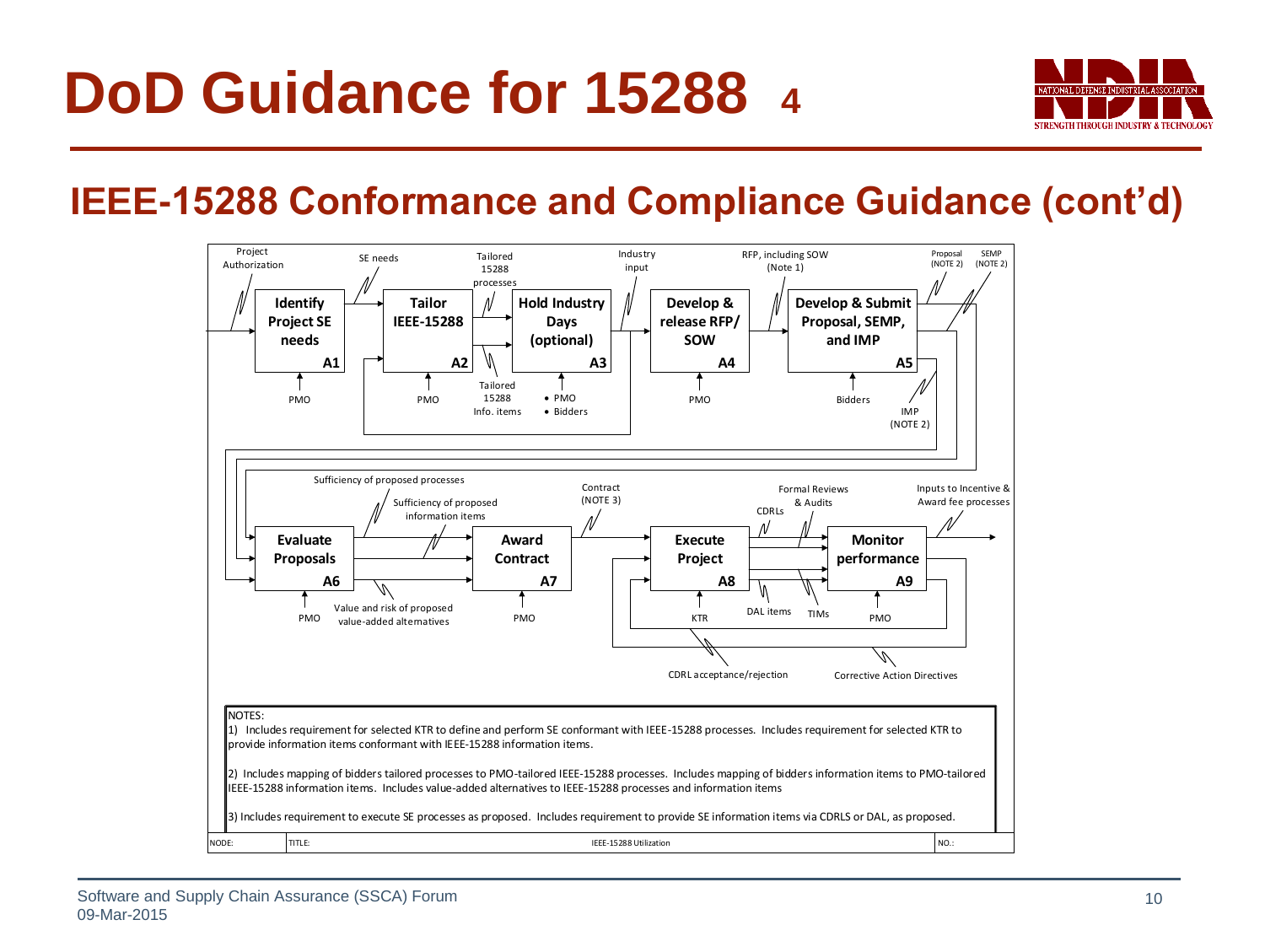



## **15288 – CMMI Mapping**



### •  $EDC = May-2015$

- $EDC =$  Jun-2015
- $\cdot$  EDC = May-2015
- $\cdot$  EDC = May-2015